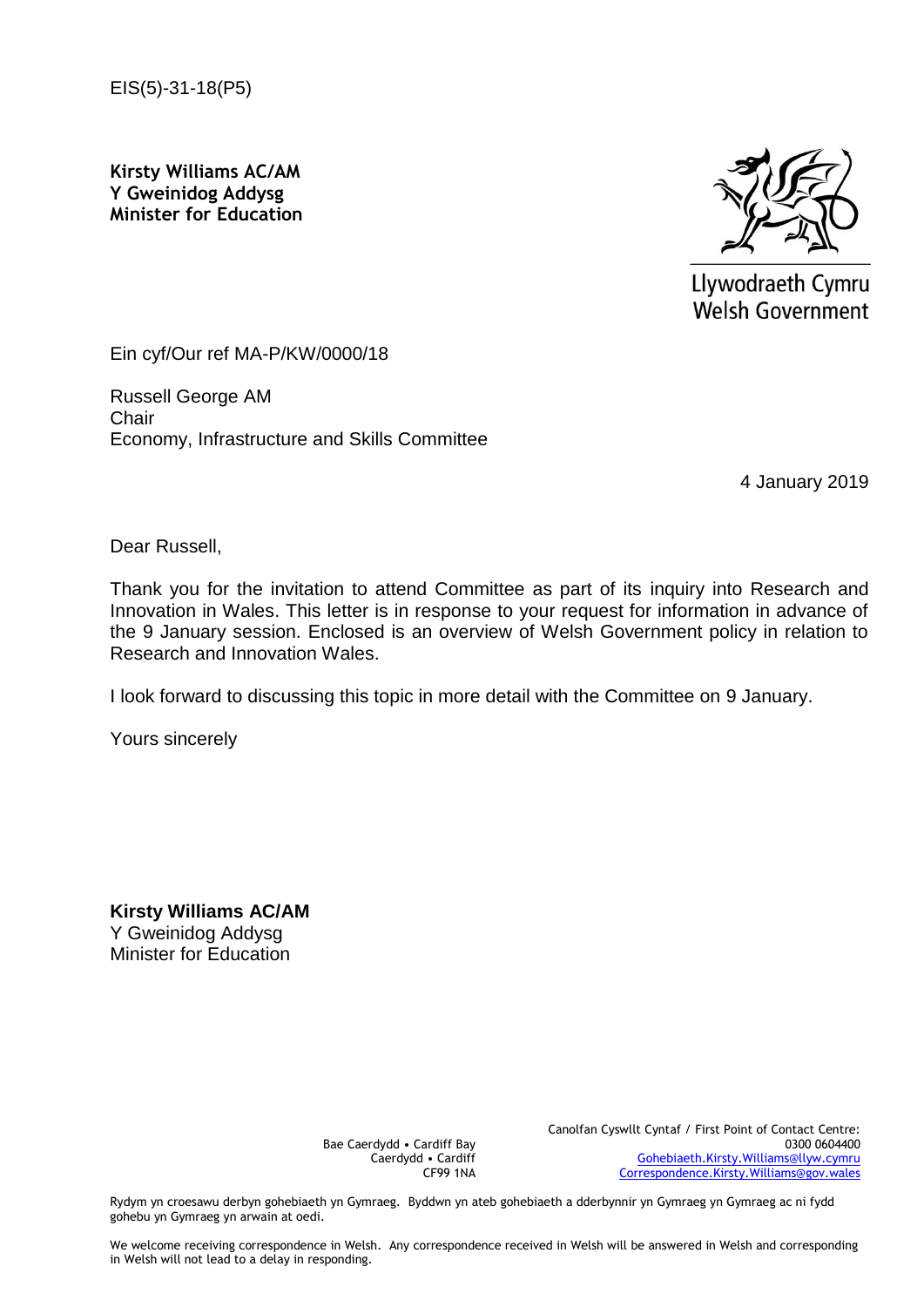## **Economy, Infrastructure and Skills Committee Evidence Paper**

The purpose of this paper is to provide written evidence to the Economy Infrastructure and Skills Committee's inquiry into research and innovation in Wales, in advance of a proposed Post-Compulsory Education and Training (PCET) Bill. The evidence below addresses the Committee's agenda.

### **Evidence**

## **1. Funding for research and innovation activity, with an interest in:**

#### **i. The balance between funding for basic research (which will have no immediate commercial value) and funding for applied research that has more immediate innovation potential.**

Research and development (R&D) is defined by the Organisation for Economic Cooperation and Development (OECD) as "creative and systematic work undertaken in order to increase the stock of knowledge – including knowledge of humankind, culture and society – and to devise new applications of available knowledge"<sup>1</sup>. R&D can generate new knowledge through discovery, invention, experimentation and innovation, as well as the meta-analysis and synthesis of accumulated previous studies. Innovation can take the form of product, process or business model innovation and may be incremental or more radical.

Conventional analysis of R&D activity tends to differentiate between pure and applied research often in a university laboratory and company-based innovation and commercialisation. One way of differentiating between these activities is to consider developments in terms of levels or stages of development. In engineering, software development, medical research and the commercialisation of new products and services this approach is often used to benchmark development, review progress and consider funding decisions (see Figure 1).

Recent commentary on the R&D process in a range of industries based on an examination of past projects has called into question the appropriateness of the linear process implied by level and stage models of development. In the "real world" it has been suggested that development is messier than these models imply and often works in an iterative manner with frequent stops and starts, returns to earlier stages and jumps in the process. Indeed, in some instances it may even work in reverse from application back to idea generation<sup>2</sup>.

<sup>1</sup> <http://oe.cd/frascati>

<sup>&</sup>lt;sup>2</sup> Gibbons, M. Limoges, C. Nowotny, H. Schwartzman, S. Scott, P. and Trow, M. (1994). The New Production of Knowledge: The Dynamics of Science and Research in Contemporary Societies. London, Sage.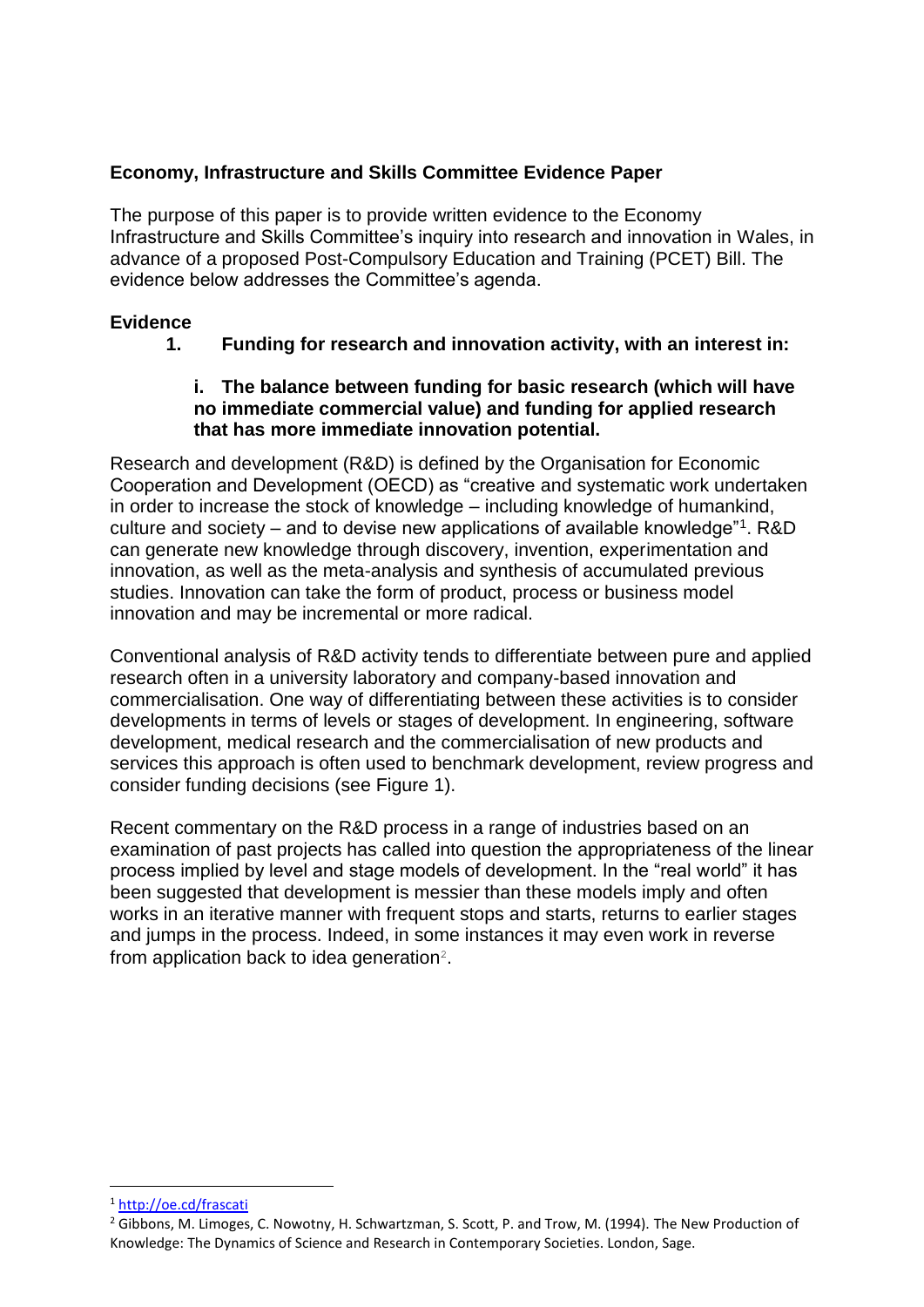**Figure 1: Technology Readiness Levels, Clinical Stages and Product Service Development**

| Technology<br><b>Readiness</b><br>Level (TRL) | <b>TRL Description</b><br>Engineering and<br><b>Physical Sciences</b><br><b>Research Council</b><br>(EPSRC) | Clinical drug<br>and appliance<br>testing stages<br>(Medical<br>Research<br>Council) | Product and<br>service<br>development<br>(Marketing<br>Insider) |
|-----------------------------------------------|-------------------------------------------------------------------------------------------------------------|--------------------------------------------------------------------------------------|-----------------------------------------------------------------|
| $\overline{1}$                                | <b>Basic principles</b><br>observed                                                                         | Basic and                                                                            | Idea generation                                                 |
| $\overline{2}$                                | Technology<br>concept formulated                                                                            | Applied<br>Research                                                                  | Idea screening                                                  |
| 3                                             | <b>Experimental proof</b><br>of concept                                                                     | Development                                                                          | Concept<br>development and<br>testing                           |
| $\overline{4}$                                | Technology<br>validated in the<br>Laboratory                                                                |                                                                                      | Marketing<br>strategy<br>development                            |
| 5                                             | Technology<br>validated in<br>relevant<br>environment                                                       | Clinical<br><b>Evaluation and</b><br>Regulatory                                      | <b>Business analysis</b>                                        |
| 6                                             | Technology<br>demonstrated in<br>relevant<br>environment                                                    | Approval                                                                             | Product<br>development                                          |
| $\overline{7}$                                | System prototype<br>in operational<br>environment                                                           |                                                                                      | <b>Test Marketing</b>                                           |
| 8                                             | System complete<br>and qualified                                                                            |                                                                                      | Local<br>commercialisation                                      |
| 9                                             | Actual system<br>proven in<br>operational<br>environment                                                    |                                                                                      | International<br>commercialisation                              |
| 10.                                           |                                                                                                             | Post-launch<br>evaluation                                                            | Post launch<br>evaluation                                       |

UK Government research funding has tended in the past to avoid funding late stage development and commercialisation of innovations because of concerns about breaching European Union rules governing State Aid, as well as concerns about private organisations benefiting directly from public subsidies where the risks for commercial investors are lower. A related concern is the so-called "valley of death" which it is suggested often stands between initial research and commercialisation<sup>3</sup>.

The establishment of Innovate UK and the development of streams of dedicated

i<br>L

<sup>3</sup> <https://publications.parliament.uk/pa/cm201213/cmselect/cmsctech/348/348.pdf>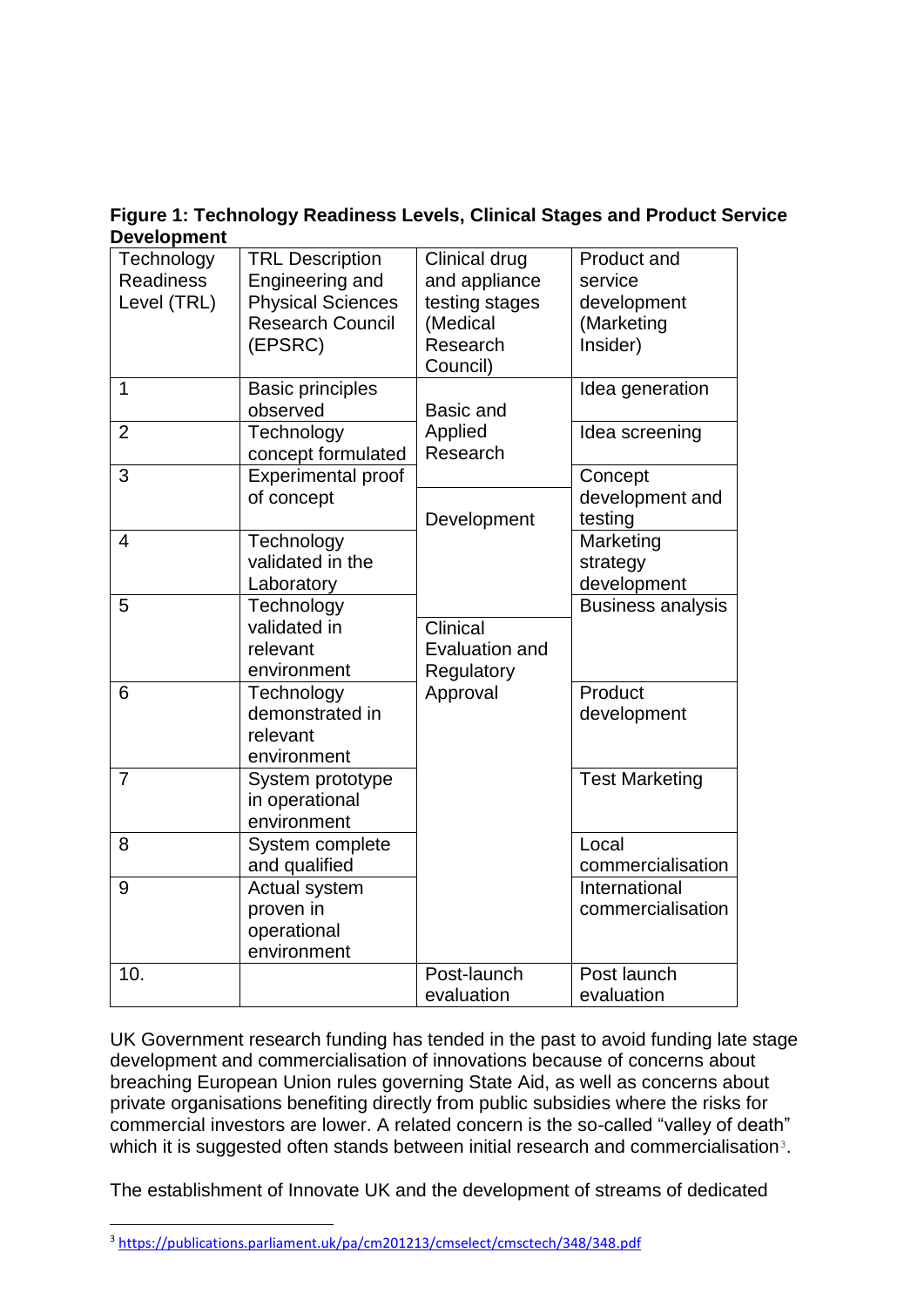funds from UK research councils to promote the commercialisation of research have sought to bridge the "valley of death". Other initiatives from the formation of the Welsh Development Bank to the Be the Spark Initiative have sought to promote Government backed investment, private equity, venture capital and angel investor involvement in early and mid-stage commercialisation of research and innovation. Meanwhile a range of new procedures have been introduced by UK research councils and funding bodies to improve the impact of Government funded research. These new procedures include a requirement for research council funding applications to specify the intended pathways to academic, economic and social impact and an increased proportion of Research Excellence Framework (REF) assessment focused on the impact of university based-research. As part of the REF process researchers are now required to produce case studies for independent review detailing how there research has had an effect on, or benefited, culture, the economy, the environment, health, public policy, quality of life or society more generally. More recently there has also been an expectation that applications for R&D funding programmes will be supported by representatives from business bodies and/or sponsoring Government departments.

Statistics are not available detailing the balance between funding for basic and applied research. The funding of research in the UK draws on finance from a variety of sources including business, higher education, government and not-for profit organisations (charities).

Those statistics on research expenditure which are available differentiate between.

- GERD = Gross Domestic Expenditure on Research and Development
- BERD = Business Expenditure on Research and Development
- HERD = Higher Education Expenditure on Research and Development
- GovERD = Government Expenditure on Research and Development
- PNP = Private Non-Profit Expenditure on Research and Development.

|                   | Source of Funding <sup>1</sup> (£ millions) <sup>45</sup> |             |             |        |                |                  |
|-------------------|-----------------------------------------------------------|-------------|-------------|--------|----------------|------------------|
|                   | <b>GERD</b>                                               | <b>BERD</b> | <b>HERD</b> | GovERD | <b>PNP</b>     | <b>GERD</b>      |
|                   |                                                           |             |             |        |                | per              |
|                   |                                                           |             |             |        |                | capita           |
| South East        | 6,665                                                     | 4,693       | 1,269       | 606    | 97             | 738              |
| East of England   | 5,662                                                     | 4,393       | 758         | 223    | 288            | 924              |
| London            | 4,899                                                     | 2,296       | 1,943       | 451    | 209            | 559              |
| <b>North West</b> | 3,165                                                     | 2,346       | 654         | 164    | 1              | 438              |
| East and West     | 4,856                                                     | 3,958       | 751         | 144    | 3              | 459 <sup>1</sup> |
| <b>Midlands</b>   |                                                           |             |             |        |                |                  |
| Scotland          | 2,331                                                     | 1,072       | 1,061       | 163    | 35             | 431              |
| South West        | 2,159                                                     | 1,500       | 409         | 229    | 21             | 391              |
| Yorkshire and     | 1,401                                                     | 750         | 531         | 116    | $\overline{4}$ | 258              |
| Humberside        |                                                           |             |             |        |                |                  |
| Wales             | 716                                                       | 435         | 266         | 15     | $\Omega$       | 230              |
| Northern Ireland  | 647                                                       | 481         | 152         | 14     | $\Omega$       | 347              |
| <b>North East</b> | 629                                                       | 302         | 241         | 47     | 39             | 239              |
| UK                | 33,130                                                    | 22,226      | 8,035       | 2,172  | 697            | 505              |

**Figure 2: Expenditure on Research and Development by Type and by Nation and Region of the UK, 2016.**

*Notes: 1. Estimate based on ONS and House of Commons Library data.*

<sup>4</sup>[https://www.ons.gov.uk/economy/governmentpublicsectorandtaxes/researchanddevelopmentexpenditure/bulletins/](https://www.ons.gov.uk/economy/governmentpublicsectorandtaxes/researchanddevelopmentexpenditure/bulletins/ukgrossdomesticexpenditureonresearchanddevelopment/2016) [ukgrossdomesticexpenditureonresearchanddevelopment/2016.](https://www.ons.gov.uk/economy/governmentpublicsectorandtaxes/researchanddevelopmentexpenditure/bulletins/ukgrossdomesticexpenditureonresearchanddevelopment/2016)

<sup>5</sup> <https://researchbriefings.parliament.uk/ResearchBriefing/Summary/SN04223#fullreport>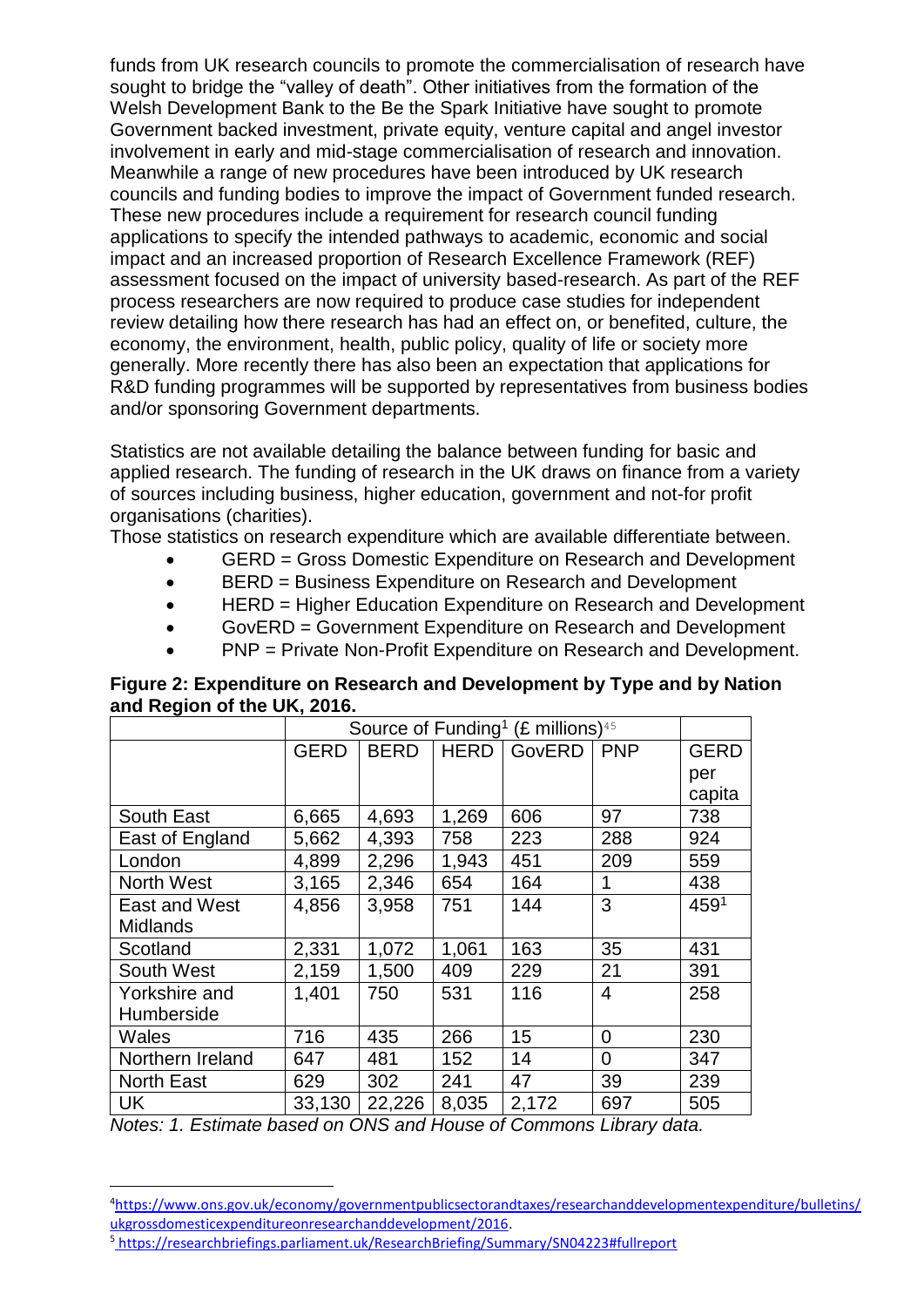Analysis of the level of per capita GERD funding by nation and region in the UK indicates that the recorded level of expenditure in Wales is approximately half the UK average at £230 per person rather than £505 per person. Assessment of the levels of the different sources of funding as a proportion of the UK totals by funding type reveals that business expenditure on research and development in Wales (BERD) is 1.96% of the UK total, meanwhile higher education and government expenditure (HERD and GovERD) is 2.75% of the UK total.

Across the UK the bulk of R&D funding comes from business sources and the ratio between this source of finance and other forms of funding (i.e. HERD, GovERD and PNP) is approximately 2 to 1. In Wales the corresponding figure is 1.5 to 1. This indicates that for the overall level of GERD to increase in Wales from its current level to the current UK average would require BERD to increase by £676m from £435m to £1.1bn.

The relatively low level of business expenditure on R&D in Wales has encouraged some to call for Welsh Government funding of research to be channelled from pure and applied research in higher education to innovation and commercialisation in companies and other organisations. This proposal misreads the current weaknesses of R&D arrangements in Wales and recommends a solution which is unlikely to address these problems.

The recent Reid Review of Government funded research and innovation in Wales identified challenges to the existing level of higher education and government expenditure on R&D in Wales as a consequence of BREXIT (estimated at approximately £65m per annum) and recommended that the Welsh Government should use its available funds to encourage university researchers and business representatives to bid for the £6bn of R&D funding available from the newly formed United Kingdom Research and Innovation (UKRI) and its nine constituent research councils.

- Arts and Humanities Research Council (AHRC)
- Biotechnology and Biological Sciences Research Council (BSRC)
- Engineering and Physical Sciences Research Council (EPSRC)
- **Economic and Social Research Council (ESRC)**
- Innovate UK
- Medical Research Council (MRC)
- Natural Environment Research Council (NERC)
- Research England (RE) (administers the Strength in Places fund to develop local research capabilities across the UK)
- Science and Technology Facilities Council (STFC)

The Welsh Government's White Paper "Securing Wales' Future: Transition from the European Union to a New Relationship with Europe" makes the case for the replacement of European Union Structural Funds for R&D and other activities with an increase in the Block Grant to ensure that there is no overall reduction in funding coming to Wales<sup>6</sup>.

The remit of the UK Research Councils is to promote and fund research and innovation with a balance between directed programme-based funding examining specific issues and response mode research investigating topics generated and defined by the researchers making the application.

Funding from the research councils is complemented by QR funding which is used to

<sup>6</sup> [https://beta.gov.wales/sites/default/files/2017-](https://beta.gov.wales/sites/default/files/2017-01/30683%20Securing%20Wales%C2%B9%20Future_ENGLISH_WEB.pdf)

[<sup>01/30683%20</sup>Securing%20Wales%C2%B9%20Future\\_ENGLISH\\_WEB.pdf](https://beta.gov.wales/sites/default/files/2017-01/30683%20Securing%20Wales%C2%B9%20Future_ENGLISH_WEB.pdf)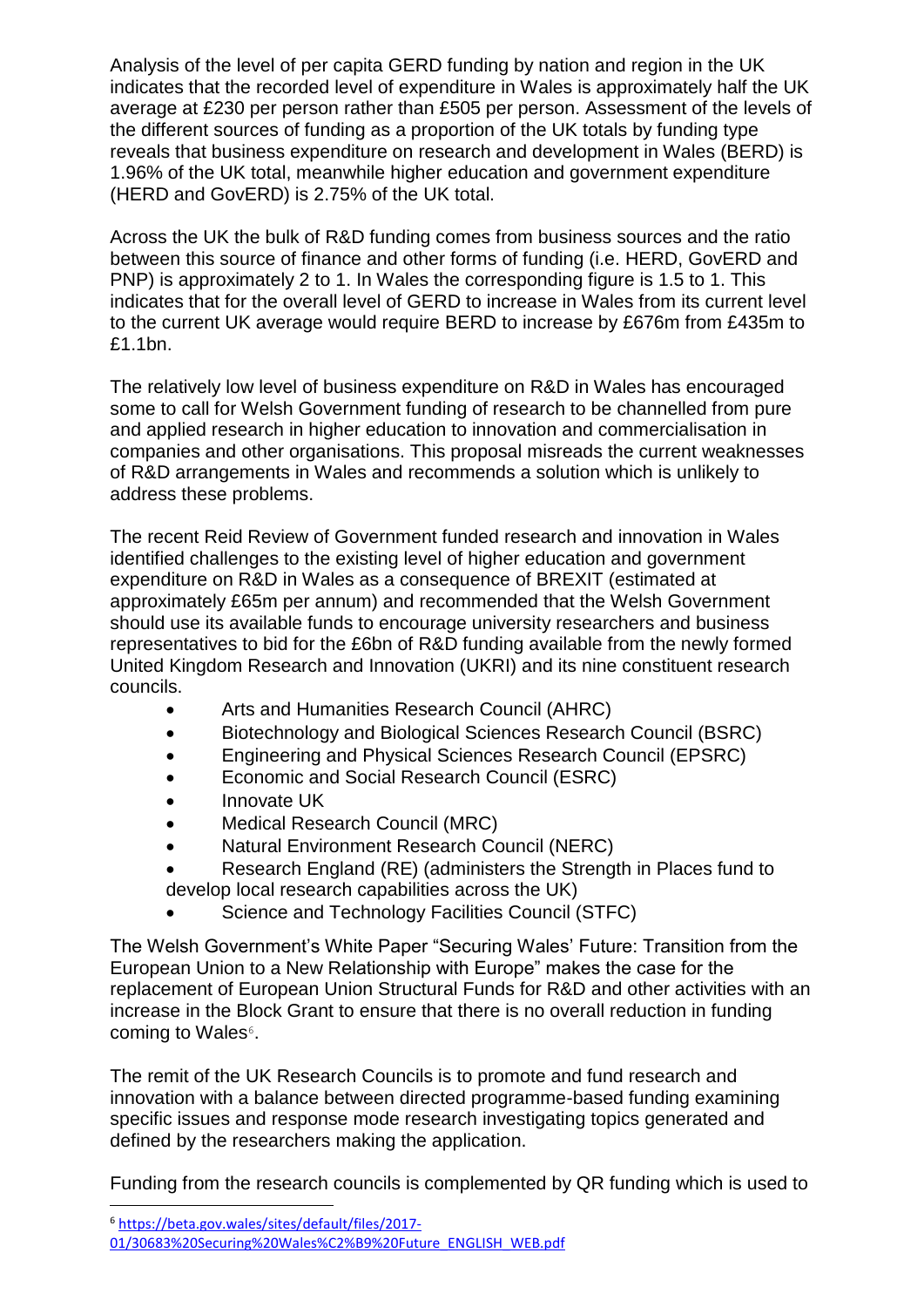allocate money to fund research staffing and infrastructure in higher education institutions to enable them to bid for funds from competitive sources. This money is allocated by four funding bodies: the Higher Education Funding Council for Wales (Hefcw), Scottish Funding Council (SFC), the Department for the Economy in Northern Ireland and Research England. The sums of money allocated through the QR process are determined by reference to the results of the Research Excellence Framework (REF) assessment process which examines the quality of research in all academic subject areas every five to seven years. The last REF exercise took place in 2014 and the next one is scheduled for 2021. Money allocated through the QR process is un-hypothecated and is therefore available to the university leaders to allocate as they deem appropriate within their own institutions. This money may be used for any purpose including support for basic or applied research, innovation and commercialisation or for staff development and improving the impact and communication of research results.

Over recent years the balance at a UK level between research council funding for programme funded activity directed at specific economic, cultural and environmental objectives, responsive mode allocations and QR funds has shifted in favour of the former. This change has accompanied the growth in funds from the HM Treasury's National Productivity Investment Fund and the associated Industrial Strategy Challenge Fund (ISCF) and Global Challenges Research Fund (GCRF). The current ratio between competitively sourced funding (i.e. research council, corporate and charitable funds) and QR funding in England is 1 to 0.68, but is subject to review by Research England and seems likely to move closer towards a ratio of 1 to 1 in the near future.

The Reid Review recommended that the Welsh Government should also seek to achieve a 1 to 1 ratio between competitively sourced funding and QR funding in order to support increased high quality bids for funding from the research councils, charities and corporate sponsors.

The Reid Review made the following three main recommendations to achieve these objectives.

1. The Welsh Government should increase the visibility and influence of Welsh research by creating a new Welsh Research and Innovation London Office (WRILO) (to enable improved engagement with research funders and policy makers based in London).

2. The Welsh Government should strengthen the Welsh research base to enable Welsh researchers to attract a greater share of UK-wide funding by implementing Diamond's recommendation for QR funding and creating an additional Future of Wales Fund specifically to incentivise Welsh researchers to win funding from outside Wales.

3. The Welsh Government should increase the visibility, coherence and impact of research and innovation in Wales by creating a single overarching brand for its innovation activities: the St David's Investment Fund. This should be worth some £35m yearly in the first instance, but with the potential to grow to £100m yearly or more, post-BREXIT.

Responsibility for the delivery of the Reid Review (and the associated policy areas) has only just been moved into my portfolio. One of my first tasks will be to assess progress that has been made in responding to the report and our preparedness to implement the recommendations.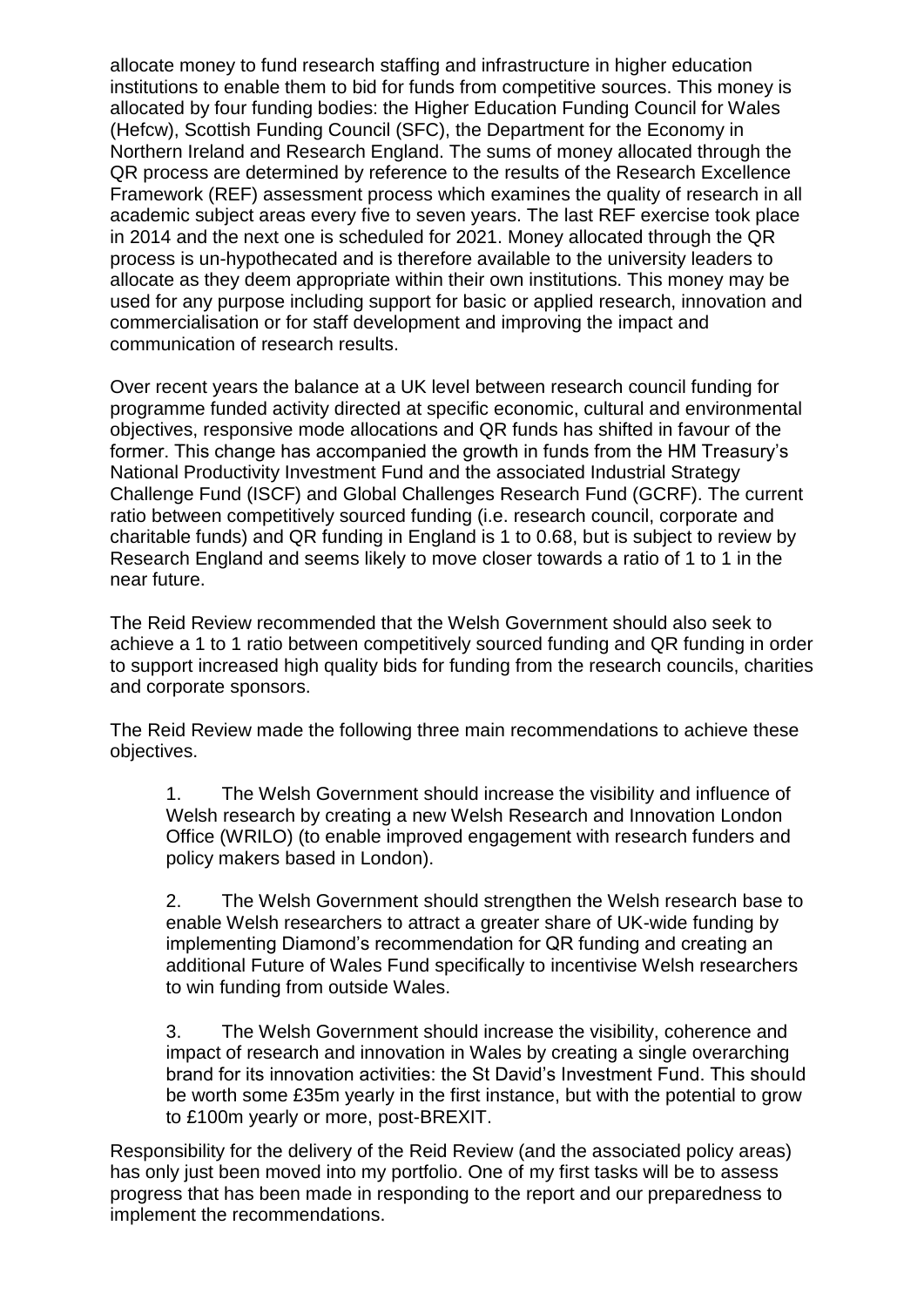#### **ii. The differences between research and innovation funding for universities and funding for businesses**

UK Government research and innovation strategy, funding and means of oversight has developed over the last eight years through a series of initiatives which have been directed towards the business and economic objectives of improving productivity and Gross Value Added (GVA) as recorded at a national and regional level. Over the same period research focused on cultural goods and activities has been less emphasised.

Evidence to support a mix of investment by Government through universities and business is provided by economists from a variety of different theoretical and political traditions<sup>789</sup>. However, the strength of this support varies according to the type of research proposed, the ends to which it is addressed, and the suggested source and form of funding.

Not all research and development is equally good at improving economic and social outcomes. There are sectors of the economy in which the UK and Wales have maintained an international competitive business advantage and which enjoy high rates of economic growth and good employment prospects, but where spending on R&D is low by comparison with other sectors, or where it is not always recorded, e.g. creative industries and financial services. These sectors have historically relied on employing large numbers of graduates who have completed their education in universities where the staff engage in research. Whether these sectors will continue to have relatively low levels of R&D expenditure in the future is open to question with the expected future growth in the use of artificial intelligence and digital technologies.

There are sectors of the Welsh economy in particular where there has been growth, but the quality of employment and levels of productivity are low and where there has historically been little research informing how companies and other organisations can improve this performance. This is particularly the case in the foundation sectors of care, food, retail and tourism identified in the Welsh Government's economic action plan. Finally, there are areas of the Welsh economy where there has been growth, employment prospects are good, but where the volume and impact of R&D activity is not always at internationally competitive levels, e.g. advanced manufacturing (aerospace, automotive and rail), enabling technologies (construction and energy) or tradeable services (creative and digital).

For those advocating changes in the tax regime for companies investing in R&D it is important to note that this can have significant consequences for where R&D expenditure is recorded by businesses rather than increasing the overall level or quality of research<sup>1011</sup>. Similarly, the provision of publicly funded research grants and favourable loans to commercial companies may crowd out private investment effectively moving the cost and risk of this activity from the private to the public sector, while the returns and benefits may be gained by the private sector rather than

i<br>L

<sup>7</sup> <https://onlinelibrary.wiley.com/doi/pdf/10.1111/1475-5890.12174>

<sup>&</sup>lt;sup>8</sup> [http://www.demos.co.uk/files/Entrepreneurial\\_State\\_-\\_web.pdf](http://www.demos.co.uk/files/Entrepreneurial_State_-_web.pdf)

<sup>9</sup> [http://www.whatworksgrowth.org/public/files/Policy\\_Reviews/15-10-20-Innovation-Summary.pdf](http://www.whatworksgrowth.org/public/files/Policy_Reviews/15-10-20-Innovation-Summary.pdf)

<sup>10</sup> Brooks, R. (2014) *The Great Tax Robbery*, One World Publications, London.

<sup>11</sup>[https://assets.publishing.service.gov.uk/government/uploads/system/uploads/attachment\\_data/file/752144/RandD\\_](https://assets.publishing.service.gov.uk/government/uploads/system/uploads/attachment_data/file/752144/RandD_web.pdf) [web.pdf](https://assets.publishing.service.gov.uk/government/uploads/system/uploads/attachment_data/file/752144/RandD_web.pdf)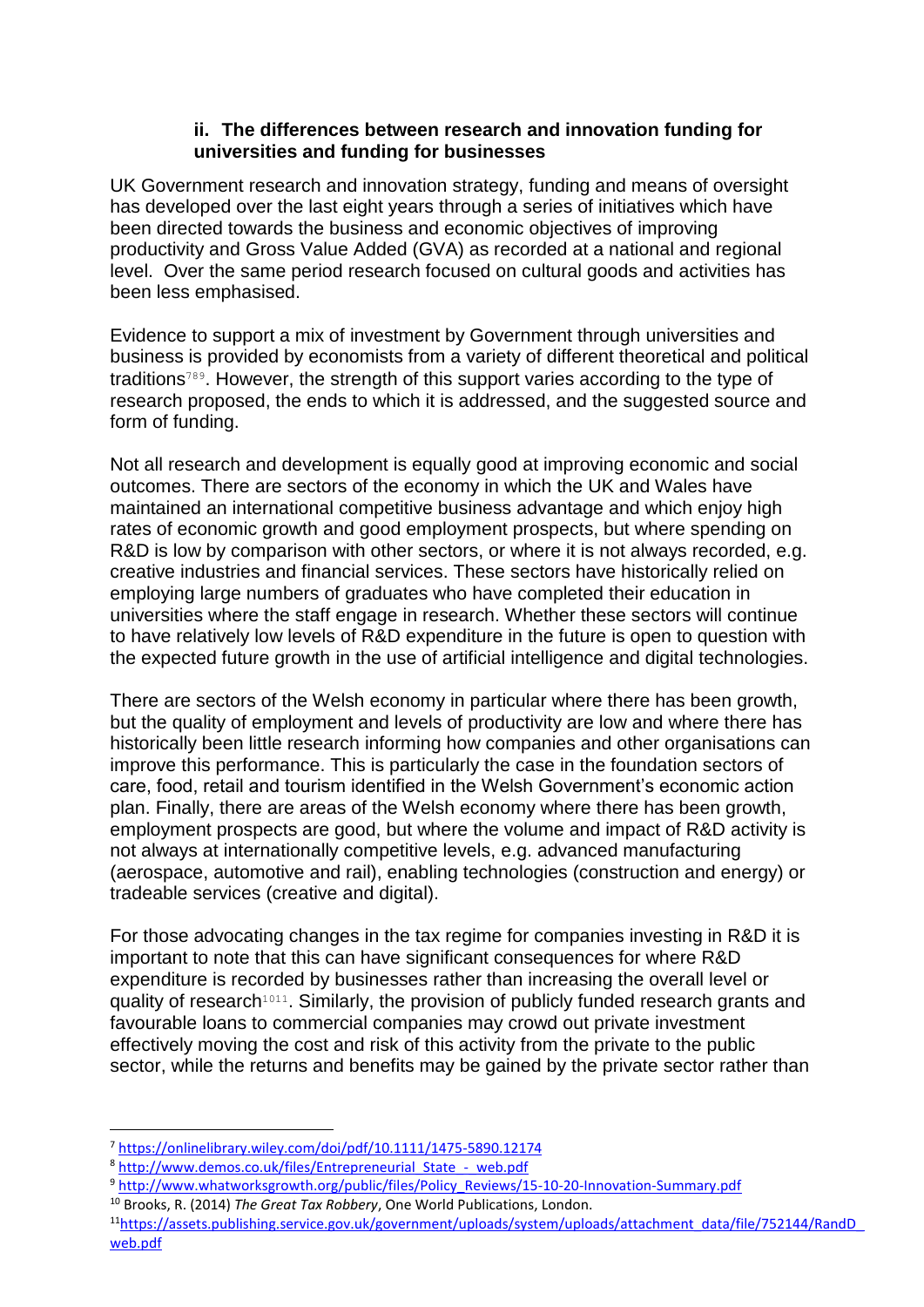ı

Variations in the level of business expenditure on R&D between the nations of the UK and the regions of England reflect the pattern of industry in these different areas and the long history of investment in university and research and technology organisations (RTO) in these different geographical areas. Here it would appear that success generates further success as companies, particularly knowledge intensive foreign direct investors, are disproportionately attracted to areas of high R&D intensity<sup>13</sup>.

In the UK health and pharmaceuticals have consistently accounted for the lion's share of investment in research and development and this has tended to be located in and around the M25 corridor and in Cambridge. Similarly, the automotive and parts industry which is the second largest investor in research and development has tended to be based in the West Midlands while the fourth on the list, aerospace, has had a strong geographical presence in the North West and South West of England as well as North Wales, although the research capability is largely confined to the first two of these locations.

| advoidpriferit in dan dit priodo; by iargoot product group Lord to Lori |          |                |                |                |
|-------------------------------------------------------------------------|----------|----------------|----------------|----------------|
| Industry sector                                                         | Value (£ | % of UK total  | Rank 2010      | Rank           |
|                                                                         | million) |                |                | 2017           |
| Pharmaceuticals                                                         | 4,337    | 18             | 1              | 1              |
| Motor vehicles and                                                      | 3,601    | 15             | 4              | $\overline{2}$ |
| parts                                                                   |          |                |                |                |
| Computer                                                                | 1,919    | 15             | $\overline{2}$ | 3              |
| programming and                                                         |          |                |                |                |
| information services                                                    |          |                |                |                |
| Aerospace                                                               | 1,521    | 8              | 3              | $\overline{4}$ |
| <b>Miscellaneous</b>                                                    | 1,513    | 6              | 9              | 5              |
| business activities,                                                    |          |                |                |                |
| incl. testing and                                                       |          |                |                |                |
| analysis                                                                |          |                |                |                |
| Software development                                                    | 1,389    | 6              | 7              | 6              |
| Research and                                                            | 1,138    | 6              | 8              | $\overline{7}$ |
| development services                                                    |          |                |                |                |
| Machinery and                                                           | 1,037    | 5              | 6              | 8              |
| equipment                                                               |          |                |                |                |
| <b>Chemicals and</b>                                                    | 870      | $\overline{4}$ | $\overline{7}$ | 9              |
| chemical products                                                       |          |                |                |                |
| <b>Consumer electronics</b>                                             | 821      | $\overline{4}$ | 12             | 10             |
| and communication                                                       |          |                |                |                |
| equipment                                                               |          |                |                |                |
| Telecommunications                                                      | 753      | 3              | 5              | 11             |

| Figure 3: Expenditure by UK businesses on performing research and    |  |  |
|----------------------------------------------------------------------|--|--|
| development in current prices, by largest product group 2010 to 2017 |  |  |

#### **2. How to prevent the research and innovation interests of universities and colleges over-shadowing the research and innovation interests of industry**

The Reid Review draws attention to the shift in the balance of opportunities for

<sup>&</sup>lt;sup>12</sup> Marino, M. Huillery, S., Parrotta, P. and Sala, D. (2016) "Additionality or crowding-out? An overall evaluation of public R&D subsidy on private R&D expenditure," *Research Policy* November 2016, Vol. 45, No. 9, pp1715-1730. <sup>13</sup> <https://www.gov.uk/government/statistics/research-and-development-by-foreign-and-domestic-ownership-2016>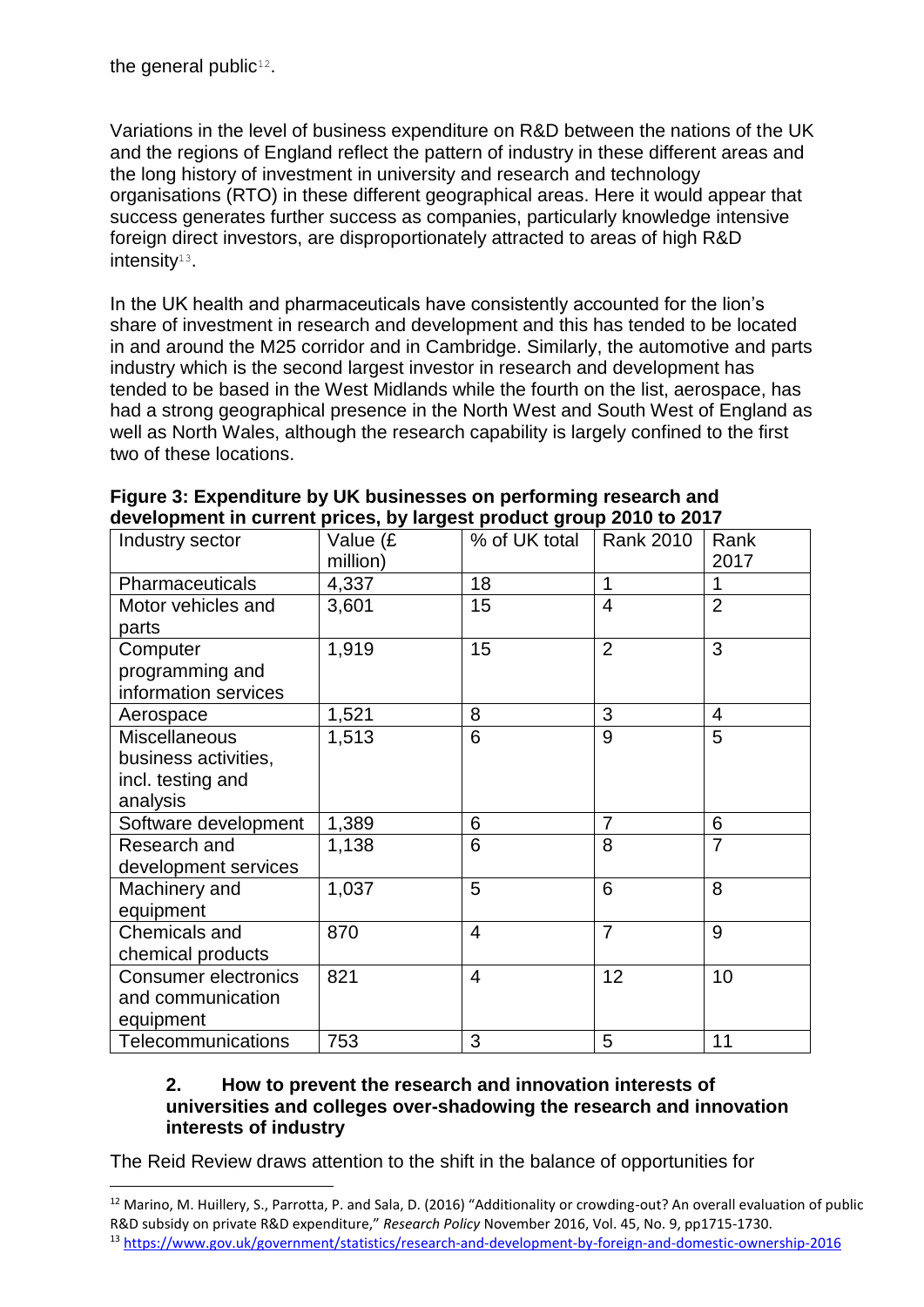research and innovation funding moving from the European Commission in Brussels and the Wales European Funding Office (WEFO) to be increasingly focused on the UKRI and the research councils, companies and charities with headquarters in London. The report also notes the lower levels of success in bidding for competitively allocated research funds from the UK research councils and Horizon 2020 scheme overseen by the European Union. While noting that researchers and businesses in Wales have benefitted from approximately £65m per annum of European Union Structural Funds to support research and development activity in Wales, the report strikes a note of caution about the effects caused by the removal of this funding when the UK leaves the European Union.

The Reid Review analysis notes that R&D funding decisions will increasingly be made in London by bodies on which researchers based at Welsh universities and business representatives from Wales are poorly represented, or not represented at all.

Under the terms of The Wales Act (2017) the legal regulation of the operation of the UK Research Councils is a reserved matter and not devolved. The allocation of research funding by Welsh Ministers is provided for in this Act and in practice QR funding is allocated in Wales by HEFCW and a limited amount of direct Government research expenditure is allocated by Welsh Ministers, however, the position of R&D funding and the precise nature of the balance of the oversight of research and innovation policy in Wales by the UK and Welsh Governments is not currently totally clear.

The Reid Review implies that the primary question facing the Welsh Government and National Assembly is not how to prevent the research and innovation interests of universities and colleges overshadowing the interests of industry (in Wales). The question is instead how to ensure representation of the research and innovation interests of universities and businesses in Wales on the bodies making research funding and policy decisions in London. This is a matter Welsh Ministers have sought to draw attention through opinion pieces and in their meetings with UK Government ministers and representatives from UKRI.<sup>14</sup>

The UK Government budget in 2018 made a commitment to increasing the level of GERD within the UK to 2.4% of GDP by 2027. Recent actual and future forecasted increases in UK R&D expenditure are detailed below along with an indication of what a population-based share of this expenditure based on 5% of the overall UK figure might constitute.

| Figure 4: Actual and Forecast Research and Development Expenditure within     |
|-------------------------------------------------------------------------------|
| the National Productivity Investment Fund 2017-2022 (£ million) <sup>15</sup> |

|                                               | $2017 -$<br>18 | $2018 -$<br>19 | 2019-<br>20 | 2020-<br>21 | $2021 -$<br>22 | 2022-<br>23 | 2023-<br>24 |
|-----------------------------------------------|----------------|----------------|-------------|-------------|----------------|-------------|-------------|
| Research and<br>Development<br><b>Funding</b> | 425            | 820            | 1,520       | 2,000       | 2,325          |             | -           |
| Notional 5%<br>target for R&D<br>funding      | 21.25          | 41.0           | 76.0        | 100.0       | 116.25         |             |             |

<sup>14</sup> <https://www.timeshighereducation.com/blog/he-and-research-bill-changes-must-respect-national-differences> <sup>15</sup> [https://assets.publishin-](https://assets.publishin-service.gov.uk/government/uploads/system/uploads/attachment_data/file/752201/Budget_2018_print.pdf)

[service.gov.uk/government/uploads/system/uploads/attachment\\_data/file/752201/Budget\\_2018\\_print.pdf.](https://assets.publishin-service.gov.uk/government/uploads/system/uploads/attachment_data/file/752201/Budget_2018_print.pdf)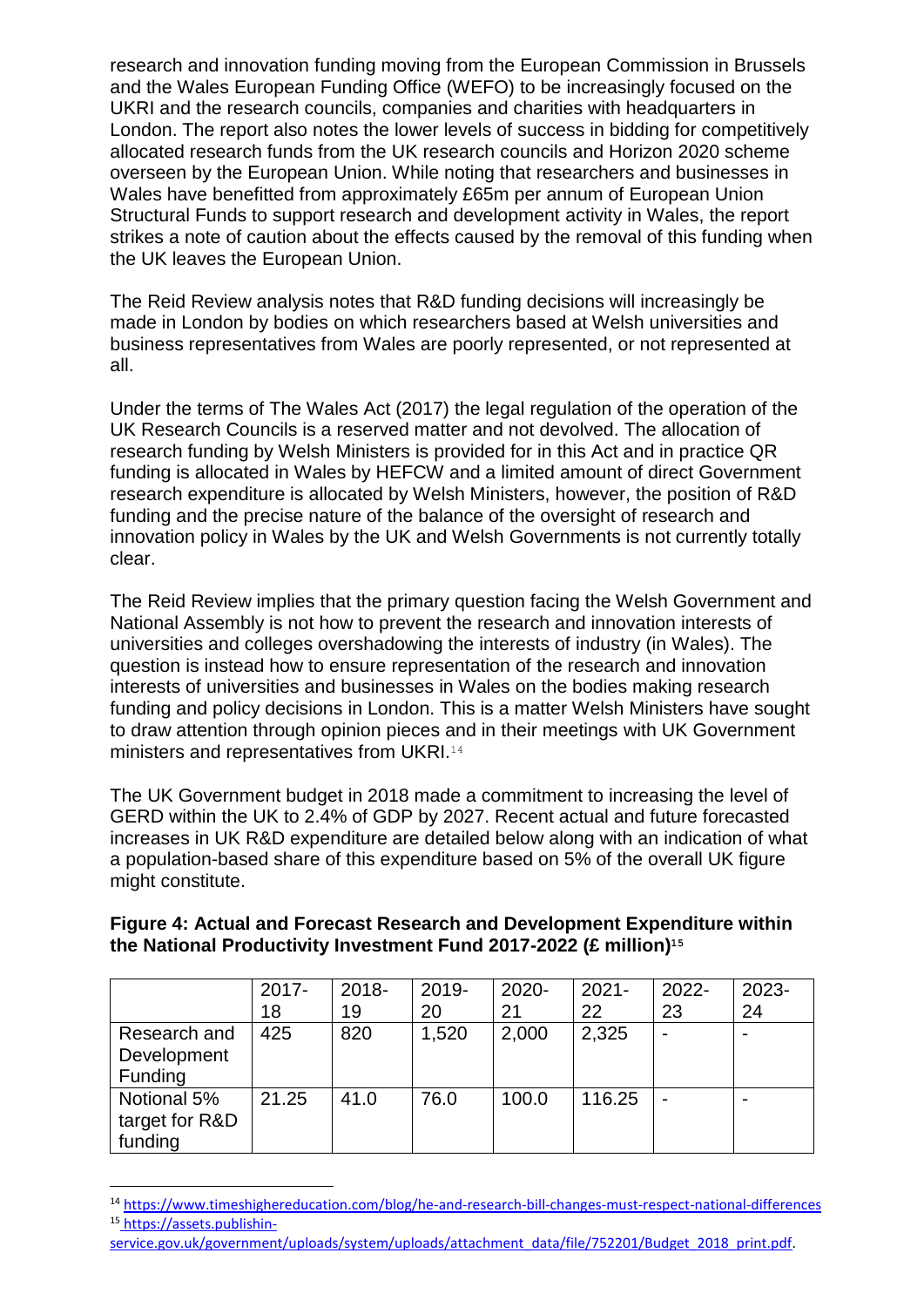The proposals outlined in the consultation document "Public Good and a Prosperous Wales" were intended to provide a framework for the future oversight and coordination of R&D activity in Wales to enable the achievement of a greater share of the competitively allocated funds provided by UKRI, research councils, companies and charities<sup>16</sup>.

While Welsh Government ministers have sought to increase the influence of businesses and researchers in Wales over UK R&D policy and funding, the UK Government has sought to increase the influence of business over R&D funding through the five interlinked activities detailed below. Here there is considerable synergy with the approach mapped out in the Welsh Government's Economic Action Plan.

**Science and Innovation Audits** (SIAs): have been conducted in 21 regional areas across the UK to examine current business and research strengths and the scope for future development. Three of the SIAs conducted to date have involved university researchers and business people from Wales:

a. South West England and South East Wales (2016)<sup>17</sup>

b. North West Nuclear Arc (2018)

c. South Wales Crucible (Swansea, Aberystwyth, Bangor and Cardiff universities).

There is some alignment between the information and activities associated with these SIAs and the economic regions identified in the Welsh Government's Economic Action Plan, but there is also scope for greater alignment and closer joint working.

**i. Industrial Strategy Challenge Fund:** providing grants in eighteen areas linked to the industrial strategy's four grand challenges<sup>18</sup>. The economic contracts described in the Welsh Government's action plan have been taken forward with selected companies and provide for loans and grants to be offered in exchange for a range of commitments including where relevant the location of corporate R&D activity in Wales.

**ii. UKRI and Research England:** The UKRI and Research England provide a mechanism across the UK and in England for aligning R&D spending with the four grand challenges in the UK Industrial Strategy and the funding streams organised by the research councils. The Research and Innovation Wales (RIW) component of the Commission for Tertiary Education and Research (CTER) is intended to undertake similar functions to both UKRI and Research England through its role in overseeing hypothecated and unhypothecated research and innovation funding in a manner which connects and is coordinated with UKRI.

**iii. Sector deals**: designed to link R&D and other government led investment to the needs of business in eight sectors. As noted at recent joint lecture involving the Welsh Government's Minister for Economy and Transport, Ken Skates, the UK Government's Business Secretary, Greg Clark, and the CEO of UKRI, Mark Walport, there are significant complementarities and synergies between the sectors identified in the UK Government's Industrial Strategy and associated sector deals and those identified in the Welsh Government's Economic Action Plan.

<sup>16</sup> [https://beta.gov.wales/sites/default/files/consultations/2018-02/170620\\_consultation-en.pdf](https://beta.gov.wales/sites/default/files/consultations/2018-02/170620_consultation-en.pdf)

<sup>17</sup> <http://gw4.ac.uk/sww-sia/>

<sup>18</sup> <https://www.ukri.org/innovation/industrial-strategy-challenge-fund/>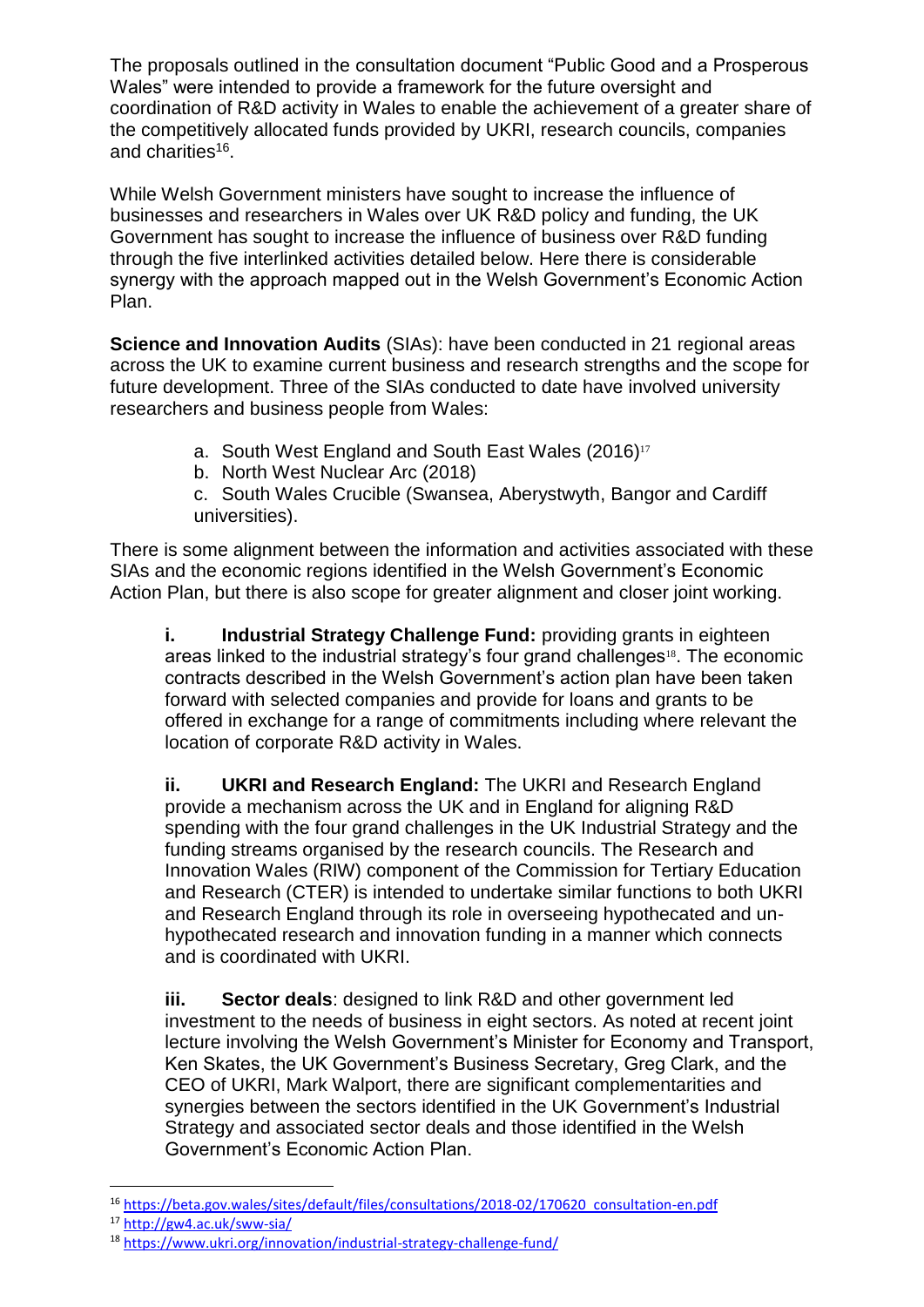| <b>UK Industrial</b><br>Strategy<br><b>Sector Deal</b> | <b>R&amp;D</b> in Wales<br>mentioned in the<br>sector deal                                | R&D activity linked<br>to the Welsh<br>Government's<br><b>Economic Action</b><br>Plan               | Welsh<br>Government<br>Economic<br><b>Action Plan</b><br><b>Sectors</b> |
|--------------------------------------------------------|-------------------------------------------------------------------------------------------|-----------------------------------------------------------------------------------------------------|-------------------------------------------------------------------------|
| <b>Life Sciences</b>                                   | <b>Life Sciences</b><br>$Hub19$ and UK<br>Dementia<br>Research<br>Institute <sup>20</sup> |                                                                                                     |                                                                         |
| Aerospace                                              |                                                                                           | Advanced<br>Manufacturing<br><b>Research Institute</b>                                              | <b>High Value</b>                                                       |
| Automotive                                             |                                                                                           | Automotive<br><b>Technology Park</b><br>(Ebbw Vale) <sup>21</sup>                                   | Manufacturing                                                           |
| Rail                                                   |                                                                                           |                                                                                                     |                                                                         |
| Creative<br><b>Industries</b>                          |                                                                                           | Creative Wales <sup>22</sup>                                                                        |                                                                         |
|                                                        |                                                                                           |                                                                                                     | Tradeable                                                               |
| Artificial<br>Intelligence                             |                                                                                           | Compound Semi-<br>Conductors<br>Applications<br>Catapult <sup>23</sup>                              | <b>Services</b>                                                         |
| Construction                                           |                                                                                           | SPECIFIC <sup>24</sup>                                                                              |                                                                         |
| <b>Nuclear</b>                                         |                                                                                           | <b>North West</b><br>Nuclear Arc and<br><b>National Thermal</b><br>Hydraulic Facility <sup>25</sup> | <b>Enablers</b>                                                         |
| Rail                                                   |                                                                                           |                                                                                                     |                                                                         |
|                                                        |                                                                                           |                                                                                                     | Care                                                                    |
|                                                        |                                                                                           | <b>IBERS</b>                                                                                        | Food                                                                    |
|                                                        |                                                                                           |                                                                                                     | Retail                                                                  |
|                                                        |                                                                                           |                                                                                                     | Tourism                                                                 |

# **Figure 5: Sector Deals and R&D Facilities**

i<br>L

<sup>&</sup>lt;sup>19</sup> <https://lshubwales.com/>

<sup>&</sup>lt;sup>20</sup> <https://ukdri.ac.uk/>

<sup>&</sup>lt;sup>21</sup> <https://gov.wales/docs/det/publications/tech-valleys-strategic-plan.pdf>

<sup>&</sup>lt;sup>22</sup> [https://gov.wales/newsroom/culture-tourism-sport/2018/180712-creative-wales-to-build-on-successes-of-cadw-and](https://gov.wales/newsroom/culture-tourism-sport/2018/180712-creative-wales-to-build-on-successes-of-cadw-and-visit-wales/?lang=en)[visit-wales/?lang=en](https://gov.wales/newsroom/culture-tourism-sport/2018/180712-creative-wales-to-build-on-successes-of-cadw-and-visit-wales/?lang=en)

<sup>23</sup> <https://csa.catapult.org.uk/>

<sup>&</sup>lt;sup>24</sup> <http://specific.eu.com/>

<sup>&</sup>lt;sup>25</sup> <https://www.gov.uk/government/news/national-thermal-hydraulic-facility-consultation>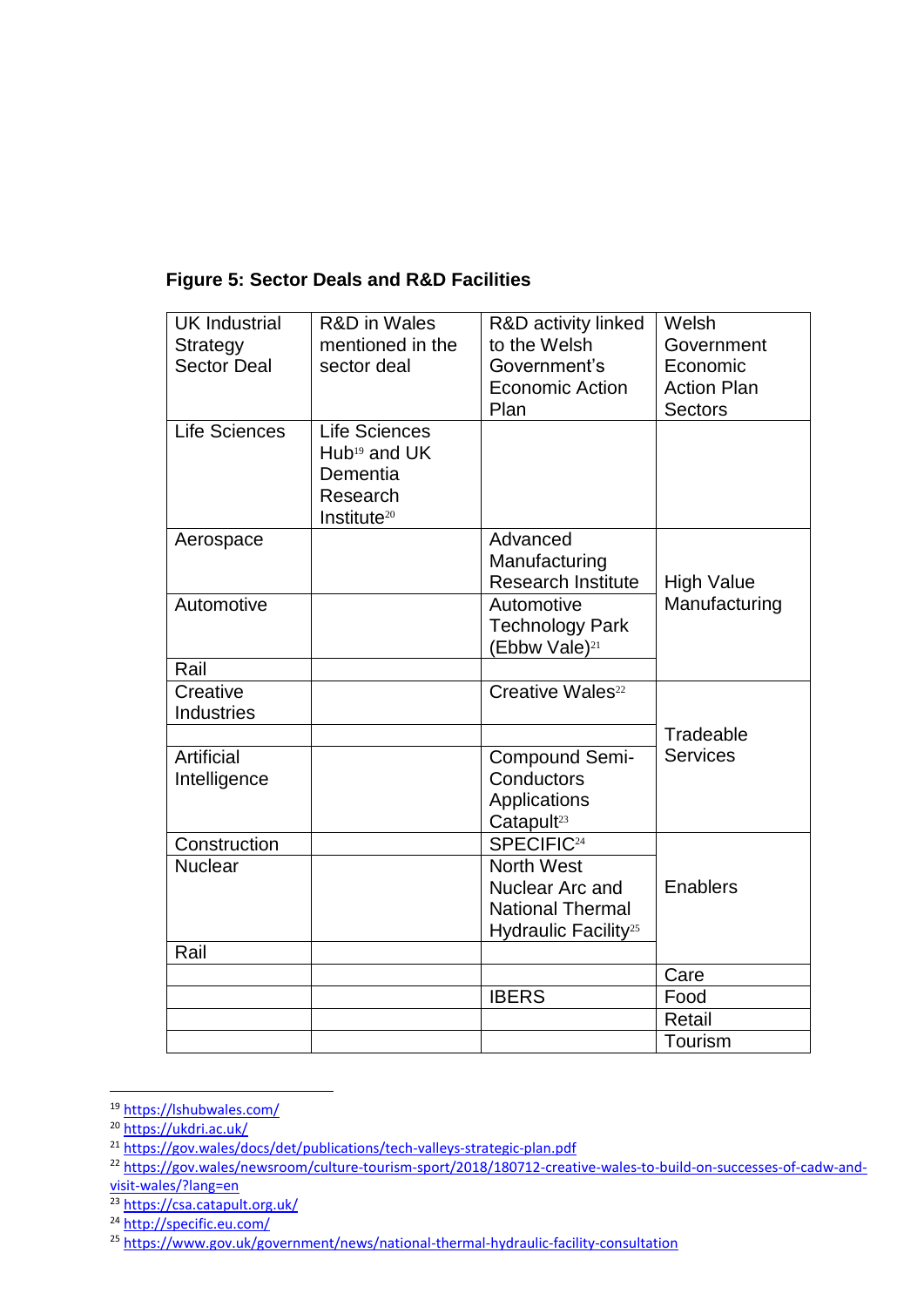The Economic Action Plan outlines the Welsh Government's commitment to maintaining and investing in a small number of specialist research and innovation hubs in-keeping with the recommendations of the Diamond and Reid Reviews.

"Beginning with the Compound Semi-Conductor Cluster in Newport and the Advanced Manufacturing Research Institute in Broughton and building on established strengths like the Institute of Biological, Environmental and Rural Science (IBERS) in Aberystwyth and SPECIFIC at Swansea University, we will make selective investments in key research and innovation facilities to support new technologies and business development in all parts of Wales. Planned research investments for the future include an Automotive Technology Park in the South Wales Valleys and a Steel Research Centre in Port Talbot<sup>26</sup>.

**iv. An Industrial Strategy Council:** consists of independent business and academic representatives appointed to advise ministers on the effectiveness of the Industrial Strategy and associated investment in transport, skills and innovation $27$ . An equivalent function is performed in Wales by the longestablished Council for Economic Development which provides a forum for the First Minister, Minister for the Economy and other members of the government to consult with national business and trade union representatives.

The proposals to establish a Commission for Tertiary Education and Research (CTER) are aligned with the economic strategy outlined above. These proposals were the subject of a technical consultation between June and August 2018. A summary of responses was published on 12 October. In the proposals, research and innovation are a key part of the remit of the new Commission and it is proposed that a new body Research and Innovation Wales (RIW) is created as a statutory committee of the Commission.

Being a statutory committee of the Commission would give a strong identity and presence for research and innovation. Similarly, so does the proposal that the chair of RIW would be appointed by Welsh Ministers and simultaneously be vice-chair of the Commission. This will ensure an alignment between the Commission and RIW. The Welsh Government's relationship with the Commission will be that of an armslength body and it is proposed that Welsh Government will issue a statement of priorities to the Commission which is highly likely to include research. The Commission will then respond with a strategic plan to be agreed with Welsh Ministers. RIW will advise the Commission on aspects relating to research and innovation.

Broadening the remit of the Commission beyond that of the Higher Education Funding Council for Wales (HEFCW) to cover the whole post-compulsory sector also means that RIW will be able to operate strategically and fund research and innovation to all organisations within the sector and indeed beyond to industry, private sector and the public sector such as the NHS.

The technical consultation envisaged three main funding streams that will be administered by RIW on behalf of the Commission:

> a. **Un-hypothecated:** funding where there is no specification about the nature of the research and innovation to be funded. This is envisaged to be akin to the QR funding currently administered by

<sup>26</sup> <https://gov.wales/docs/det/publications/171213-economic-action-plan-en.pdf>

<sup>27</sup> <https://www.gov.uk/government/news/new-industrial-strategy-council-meets-as-membership-announced>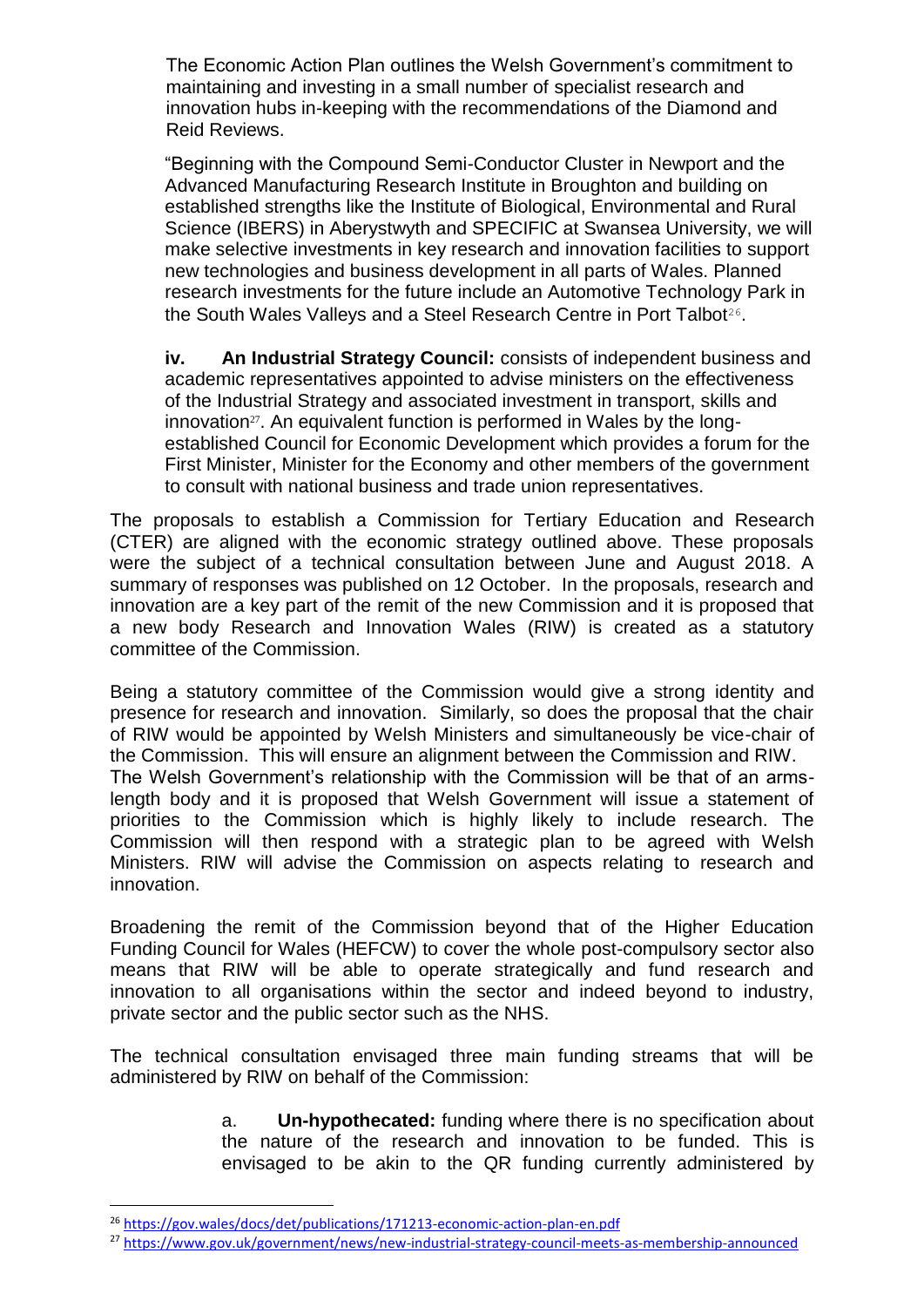HEFCW.

b. **High-level hypothecation:** funding targeted at strategic priorities of Welsh Ministers so that the nature of the research and innovation to be funded will be specified at a high level.

c. **Hypothecated:** funding for specific, ad hoc and significant projects.

RIW will monitor the effectiveness of this funding to ensure maximum success, effectiveness of delivery and value for money and administer them in line with the principle of academic freedom and the Haldane principle – meaning decisions on research funding will be made by appropriate experts. RIW will contribute to the Commission's annual report detailing the effectiveness and impact of its funding activities.

As well as administering funding, it is proposed RIW will:

- actively promote the exploitation of research and innovation in Wales:
- collect data and evidence of Wales' R&I delivery and performance; and
- engage where appropriate with similar, common UK activities and bodies.

The aim is that RIW will operate strategically as part of the Commission, offering a strengthened identity and voice for research and innovation in Wales.

Responses to the consultation were supportive regarding the establishment of RIW as a statutory committee of the Commission and for it to take forward the recommendations of the Reid Review. The wider funding scope was also welcomed.

The main criticisms were about the overly detailed nature of the proposals containing much that was not regarded as appropriate for primary legislation. The funding modes was one such issue and respondents felt that the proposals were too focused on what is currently taking place rather than providing key principles for the future. There was also a desire that members of RIW are appointed by the Commission rather than the Welsh Ministers. The responses to the consultation will now be taken into account as the legislation is developed.

#### **3. Student and graduate entrepreneurs and the support available to them**

The Welsh Government's Economic Action Plan makes a commitment to building an entrepreneurial culture and to establish targets for the numbers of school, college and university leaver's start-ups.

In the academic year 2016/17, there were 241 graduate start-ups reported by Welsh universities with an estimated turnover of £56 million.

In October 2018, the Welsh Government announced a total boost of £2.5m over 3 years for universities and colleges to accelerate student entrepreneurship in Wales. Applicant bodies are required to set institutional targets for the number of students starting a business.

Our youth entrepreneurship and graduate start up focuses on 5 priorities:

- raise aspirations and understanding of entrepreneurship;
- develop entrepreneurial skills and attitudes through practical experiences;
- identify and nurture future entrepreneurs via young people's networks;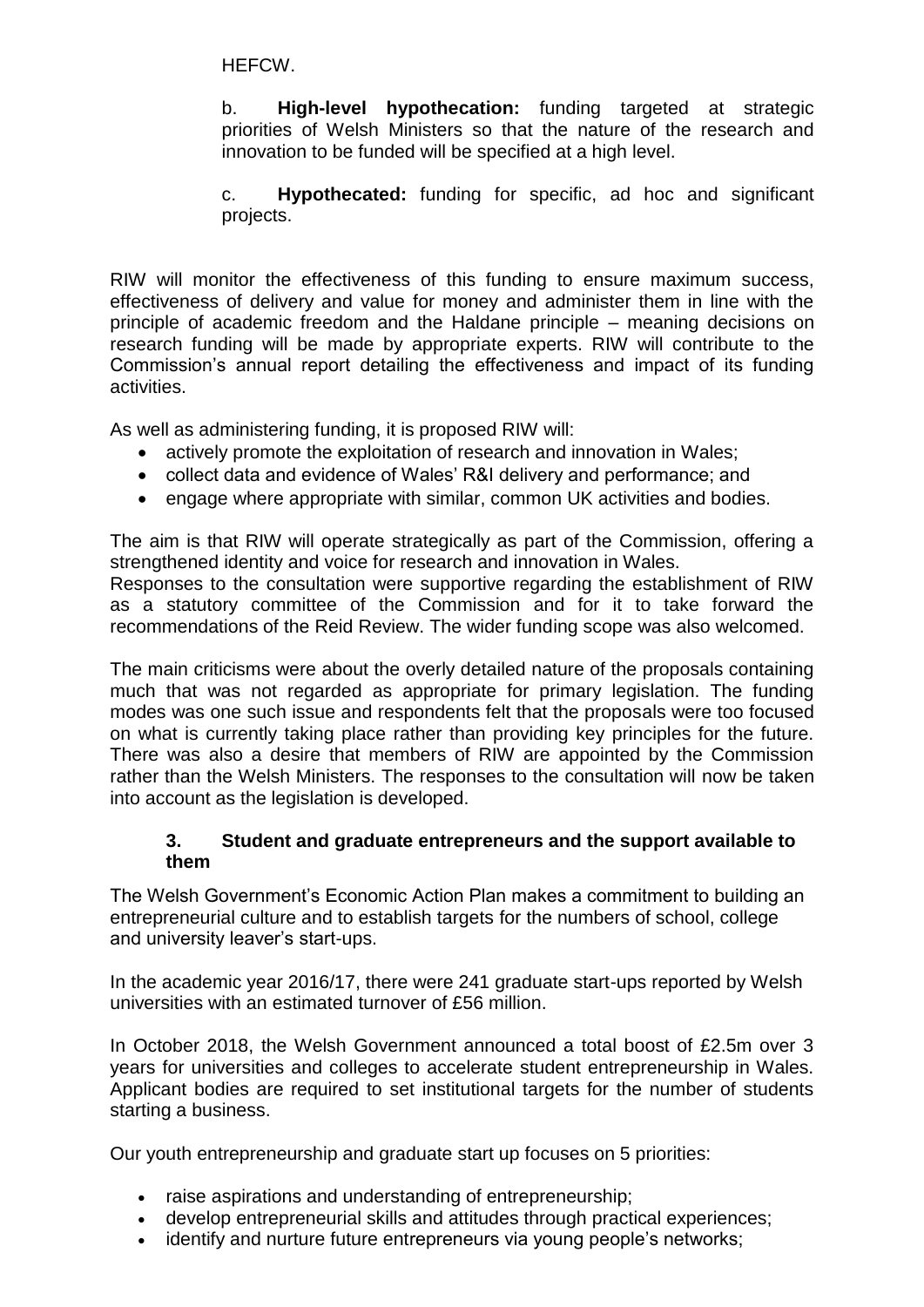- engage business, particularly entrepreneurs to share expertise;
- empower the FE/HE in Wales to drive student enterprise;

Business Wales providers offer start up loans up to £25K, with an average investment of £8,589. 13% of loans are allocated to individuals aged 18-24.

Graduate start-ups can also progress to the Accelerated Growth Programme which has supported 820 businesses to overcome strategic constraints. In November 2018, the Welsh Government announced over £4m for new enterprise hubs, which will provide individuals start-ups and companies with the space to network, innovate and access a range of support services. The hubs will establish strong connections to our colleges, universities, local authorities and the Development Bank of Wales, providing a well-connected, simple and visible support system for entrepreneurs.

The five hubs have aggregate targets of creating at least 700 new enterprises and 1160 new quality jobs.

The Be The Spark initiative is an independent Community Interest Company (CIC) which supports an entrepreneurial culture by engaging with stakeholders (academia, corporate business, entrepreneurs, government and risk capital) to promote innovation-driven entrepreneurship.

#### **4. How universities and business (particularly SMEs) interact with each other with a particular interest in:**

## *i.How they transfer or absorb the knowledge gained from research.*

There are various ways in which this happens: through collaborative R&D projects; through knowledge transfer e.g. seminars, courses, training, each-way secondments; contract research and consultancy; academic publications and conferences; and licensing of intellectual property.

Based on historical evidence the most successful of these is generally collaborative projects and secondments.

Companies, particularly SMEs often claim to have difficulties dealing with universities. Some of the most often quoted reasons include:

- universities tend not to work to industry timescales;
- their costs are excessive (although they should charge a premium, as their knowledge should be cutting edge);
- the tend to require sole ownership of intellectual property and/or overvalue it;
- not delivering what companies actually expected.

Companies also find difficulty in interacting with universities as they each have their own specific terms and conditions that leads to inconsistency and uncertainty on the company's part.

The conditions of SMART R&D funding ensure that the IP benefits are shared between the industry and academic partner and that the risks inherent in the R&D activity are shared also, thus reflecting more closely a true partnership in which there is mutuality of benefits, costs and risks between partners. Consideration of support for a comprehensive suite of SMART-like programmes should be a priority, post-BREXIT.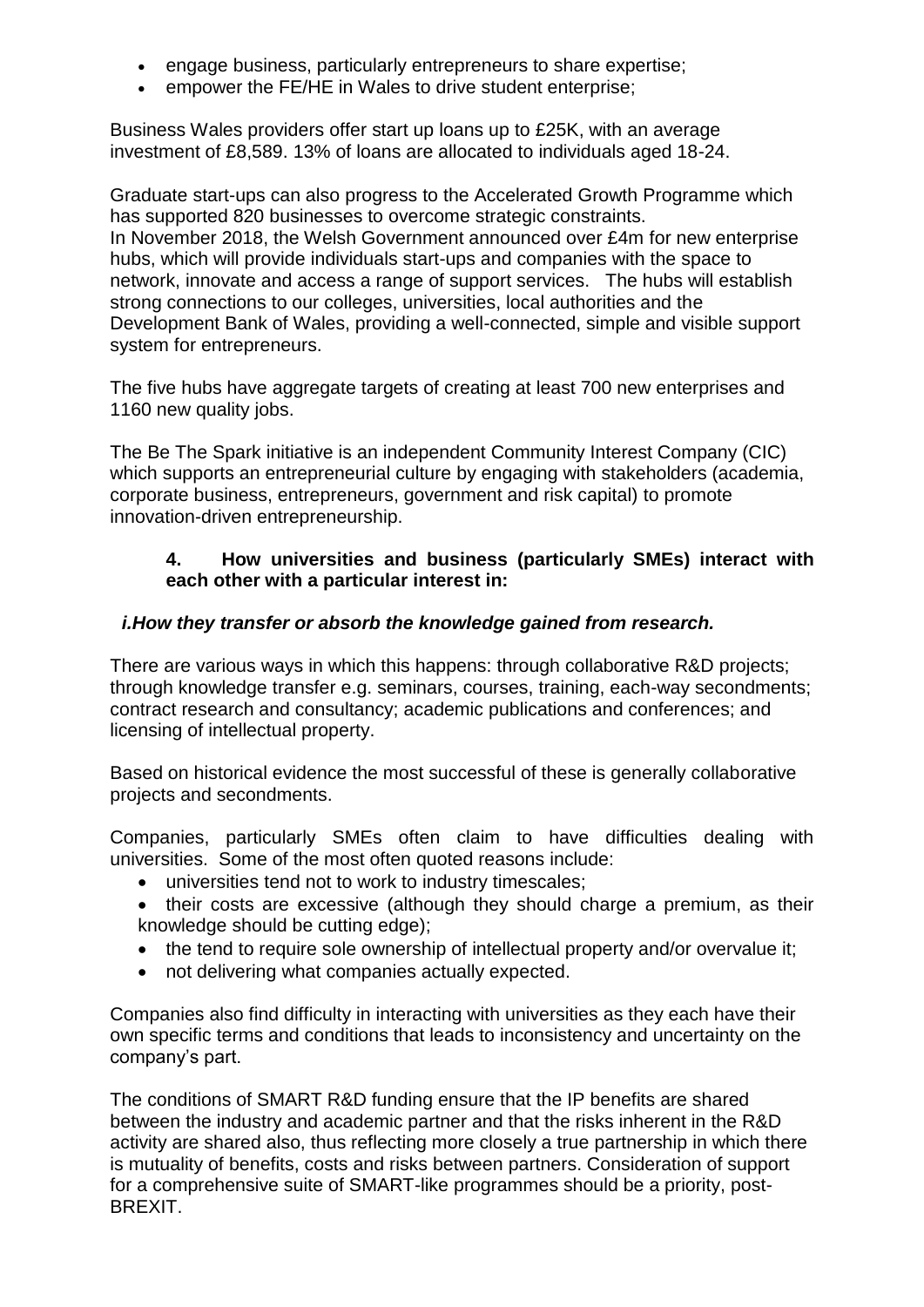## *ii. The incentives and rewards for interacting*

Our current SMART operations provide financial support, via Calls to Action and the Economic Futures Fund, for businesses to interact with universities.

SMART Expertise provides support for innovative collaboration projects between industry and Welsh research organisations, which address strategic industrial technical challenges. Projects need a clear focus on commercialisation of new products, processes or services. The research organisation's costs are fully covered and the industry partners provide in-kind contributions via parallel complimentary R&D activity.

The university's knowledge (intellectual property) is commercialised by the industry partners rather than the university itself. The university retains rights to continue research in the area but it does not have the financial burden to maintain patents etc. These costs are carried by the industry partners.

Support is also provided via Knowledge Transfer Partnerships and SMART Partnerships which award funding to cover the costs of an associate, typically a graduate, to work in a business with supervision from a university academic, embedding new knowledge in the business.

#### *iii. How interaction can be improved*

The Reid Review makes the recommendation that all Welsh Government research and innovation is brought together under one overarching brand to effect coherence, transparency and simplicity of access. A major implication of this is that the Welsh Government should develop a priorities framework to achieve greater coherence and coordination. Such a priorities framework could be based on elements of the Economic Action Plan. As stated above, I am looking at the progress that has been made as one of my first tasks.

Many OECD countries have made strategic investments in Research Technology Organisations (RTOs) e.g. Finland, Germany, Netherlands, Singapore and the USA as described in the Reid Review. Wales does not have a strong history in this area, but recent developments are very encouraging with the following centres established in the last few years:

## **SPECIFIC**

SPECFIC is one of six national innovation and knowledge centres. It is in its second round of funding from Innovate UK and EPSRC c.£5million over 5 years. They have championed the concept of Active Buildings – buildings that generate, store and release their own energy and energy positive.In addition, they have been supported with £15Million of WEFO funding to increase their impact in Wales, working with Welsh SMEs.

This centre collaborates with many large companies including Tata and Akzo Nobel taking ideas from concept to commercialisation.

It has built several demonstrators in recent years including the Active Classroom and Active Office.